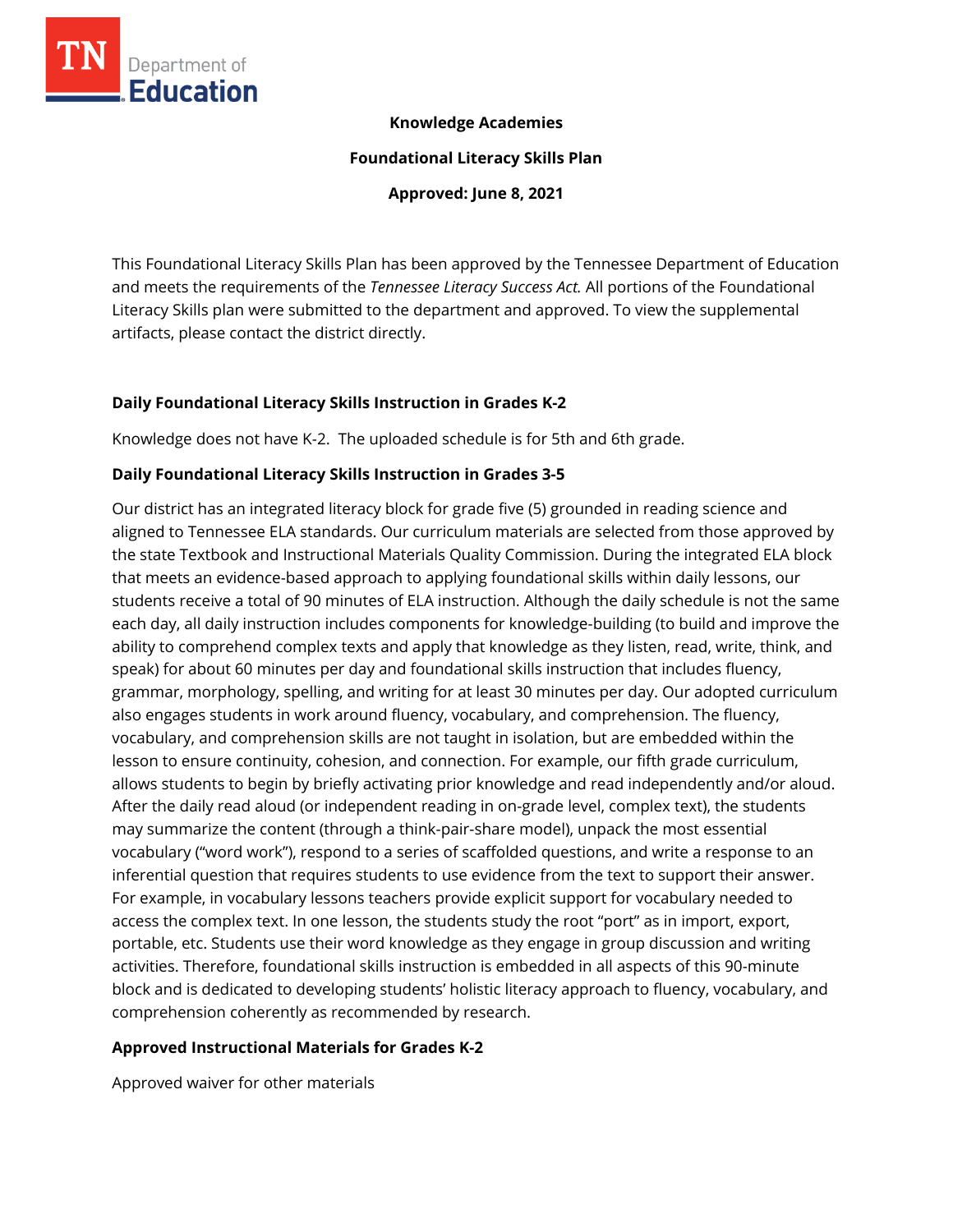Department of **Education** 

### **Approved Instructional Materials for Grades 3-5**

Approved waiver for other materials

## **Additional Information about Instructional Materials**

Knowledge Academy and, subsequently, the replication charter for KA at The Crossing were granted use of unapproved books per TCA 49-6-2206 with our executed contracts with Metro Nashville Public Schools (see attached documents - page 786 of application).

# **Universal Reading Screener for Grades K-5. This screener complies with RTI<sup>2</sup>and Say Dyslexia requirements.**

Easy CBM easyCBM Reading is a set of measures for assessing early literacy skills from kindergarten to sixth grade. Some of the measures are group administered and some are individually administered. Testing can be administered entirely online. The easyCBM Reading measures are designed to integrate with a Response to Intervention (RTI) model and provide critical data to your instructional decision making process. Developed by researchers at the University of Oregon, these assessments measure skills in the Common Core State Standards and the Big Ideas in Beginning Reading. easyCBM Reading is comprised of eight curriculum-based measures (CBMs) that assess multiple literacy skills at each grade level with standardized administration and scoring. Dyslexia Measures on easyCBM The Oregon Department of Education evaluated the easyCBM dyslexia measures and has authorized them to be used for the purpose of screening for dyslexia.

### **Intervention Structure and Supports**

In the fall, students are given a universal screener EASY CBM to determine which students have a significant reading deficiency or are "at-risk". Our grade-level teachers and principals review universal screener data to determine which students score between the 0-25th percentile. Those students demonstrating need are classified as in need of Tier II or Tier III instruction. Students classified as Tier II or Tier III are given a diagnostic assessment to determine specific deficits in order to best assign students to a small group with an intervention that will narrow skill gaps. Students receive daily, small-group intervention for at least 45 minutes in their area of greatest deficit. We have research-based options for reading intervention support available to our students who are "atrisk" and/or who have been identified with a significant reading deficiency. Our recently adopted ELA curriculum contains an assessment and remediation guide in which teachers can find activities that directly address skill gaps. They can tailor this to the needs of their RTI group of students. If that intervention is not proving to be effective, more comprehensive, strategic interventions (such as SPIRE) become an option. Data teams meet every 4  $\frac{1}{2}$  weeks to determine if a change in the intervention or the person providing the intervention is warranted. The data team also looks at other variables (attendance, engagement) as part of the decision making process before a change is made to the programming or provider. Our students receive explicit instruction in their area of deficit in small groups using research-based materials and strategies. These students are also screened using additional survey level assessments to determine if they have characteristics of dyslexia. Students who do demonstrate those characteristics receive intensive intervention as outlined in the Say Dyslexia Law using programs that meet the law's requirements. Our district uses a research-based supplemental program as one intervention for students with characteristics of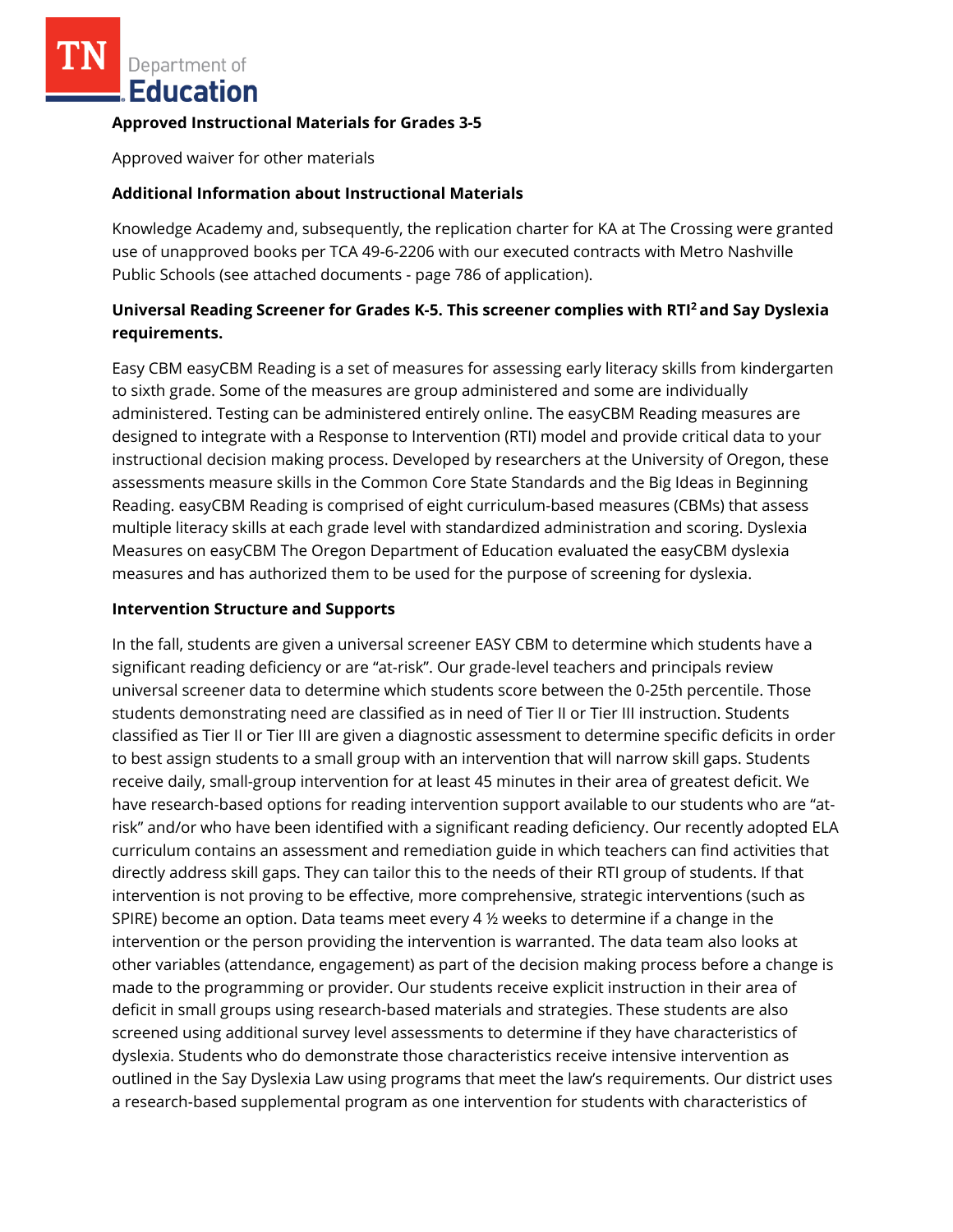Department of Education

dyslexia. Our district notifies families of students who demonstrate characteristics of dyslexia. Families are notified that the SPIRE curriculum is used to support those students, as it is based on the Orton-Gillingham approach of systematic, explicit, sequential, phonics-based instruction and is considered a strong support for those students. Intervention takes place daily during a grade-level time in the master schedule just for RTI. When students are in their RTI groups, they work on activities and assignments that make them stronger in that skill. For example, students who need instruction in comprehension may read a new text and answer scaffolded questions, all related to the knowledge-building unit they are studying in Tier I instruction. For students who need fluency support, they may receive intervention using the SPIRE program.

## **Parent Notification Plan/Home Literacy Reports**

When students are not meeting reading proficiency, we notify our parents with a parent-friendly letter advising them that their student has scored below expected proficiency using our reading screeners. This letter is sent via the student, US Mail, email, and posted to their students Schoology communication log. In addition to the letter, the teacher reaches out to the parent to schedule a conference with our team. In our letter, we discuss assessments their student has taken, what these assessments address, and the areas of concern based on performance. Using parent-friendly language, we review skills that determine student success in reading and explain their current placement. In this letter, we review our curriculum and classroom approach with parents to assist the student in meeting mastery. We discuss specific areas that we will target, the amount of time in each area, and the teacher(s) working with the student. We discuss how RTI works, explain additional focused instruction, monitoring, and pre and post-testing. In addition, we provide a suggestion of free activities that students and families can access at home and offer literacy activities for our families (books, games, fluency probes, etc.). These resources are available in paper format and online through student laptops. In addition, we provide free after-school tutoring for students identified as at-risk and parent literacy nights for our entire faculty. Our letter explains the importance of reading on grade level for future reading success. We present the need for proficiency and why we feel the extra services students receive are so important. We explain that we will track this data closely using a reading assessment three times a year, and the progress students can demonstrate with clearly articulated program plans throughout the year. Our letter supports our parents, discusses the availability for parent-teacher communication, and a commitment to build a stronger reader through targeted intervention and practice strategies.

## **Professional Development Plan**

Teachers will complete the following one week TN Literacy course:

Early Reading Training is now available as an online, asynchronous learning experience through Best for All Central. This on-line training will be completed during the week of August 1, 2021.

Teachers in 5th grade will continue to participate in Literacy based professional development that works with the five areas of reading. Professional Development, in the areas of Phonemic Awareness, Phonics, Fluency, Vocabulary and Comprehension, will be utilized to increase core knowledge and teacher readiness. Within this training, teachers will be trained to assess student readiness and be provided tools to assist in literacy development. Using the Florida Center for